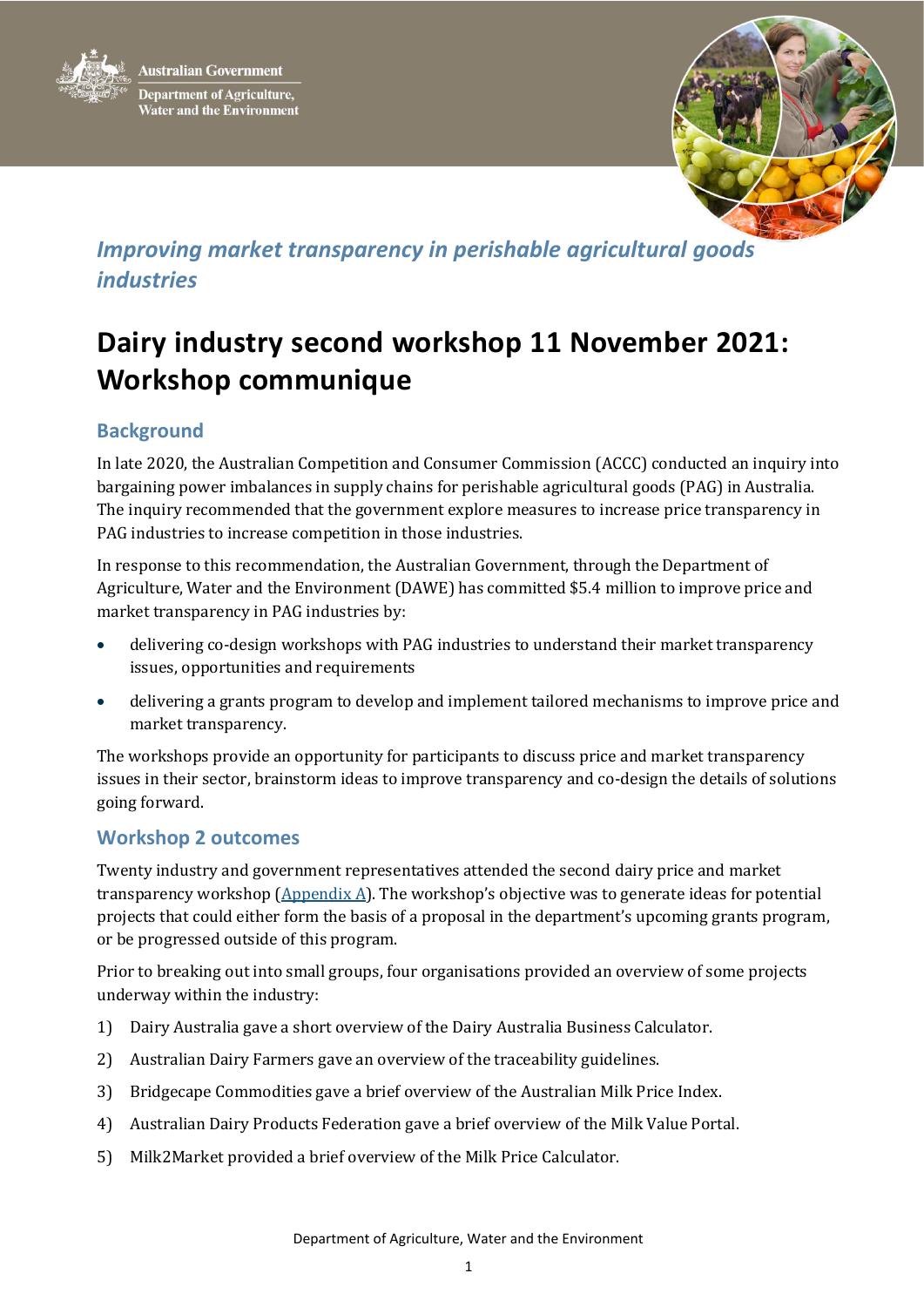Participants self-selected to work in small groups on the following opportunities:

- 1) Develop data framework for standardisation of definitions
- 2) Digital tools either new or optimise existing tools
- 3) Education across the supply chain.

The whole group then came together to consider each idea including purpose, details, stakeholders, risks and benefits, and next steps. Groups presented to each other to gather further input, look at next steps and prioritise which project should be progressed, for either application to grants funding during the first half of 2022, or for industry-led development.

Table 1 provides an overview of the potential projects that could be amalgamated as one project.

At the end of the workshop, participants were asked to select their preferred project to be progressed either by industry or through a future government grant funding round. Participants favoured amalgamating all three project ideas into one multi-faceted project, commencing with a framework for standardisation and enabling easier access to, and optimising existing tools as first phase, followed by an education campaign as a second phase.

#### **Next steps**

We recommend that representatives from across the dairy supply chain continue to engage and collaborate to scope out the requirements for each project phase and develop a proposal for grant funding for those elements of the project that cannot otherwise be undertaken with current industry resources.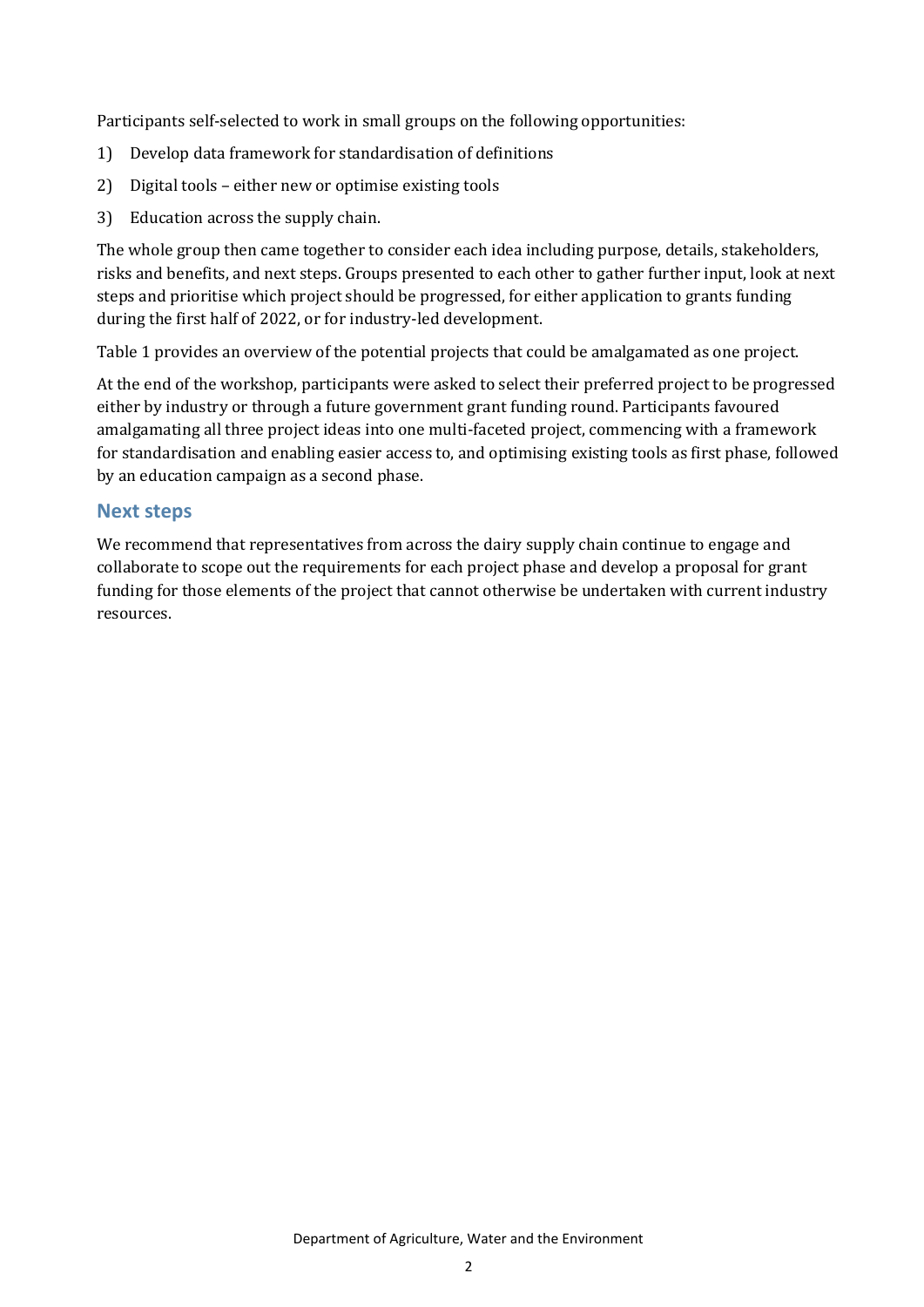| Table 1 Overview of potential projects |  |  |  |
|----------------------------------------|--|--|--|
|----------------------------------------|--|--|--|

| Project                                                                                                                                                                                                                                                                                                                                                                                                                                                                                                                                                                                                                                                                                            | Scope, risks and benefits                                                                                                                                                                                                                                                                                                                                                                                                                                                                                                                                                                                                                                                                                                                                                                                                                                                                                                                                                                              | <b>Stakeholders and resourcing</b>                                                                                                                                                                                                                                                                                                                                                                                                                                                                                                                                                                                                                                                                                                           | <b>Next steps</b>                                                                                                                                                                                                                                                                                                                      |
|----------------------------------------------------------------------------------------------------------------------------------------------------------------------------------------------------------------------------------------------------------------------------------------------------------------------------------------------------------------------------------------------------------------------------------------------------------------------------------------------------------------------------------------------------------------------------------------------------------------------------------------------------------------------------------------------------|--------------------------------------------------------------------------------------------------------------------------------------------------------------------------------------------------------------------------------------------------------------------------------------------------------------------------------------------------------------------------------------------------------------------------------------------------------------------------------------------------------------------------------------------------------------------------------------------------------------------------------------------------------------------------------------------------------------------------------------------------------------------------------------------------------------------------------------------------------------------------------------------------------------------------------------------------------------------------------------------------------|----------------------------------------------------------------------------------------------------------------------------------------------------------------------------------------------------------------------------------------------------------------------------------------------------------------------------------------------------------------------------------------------------------------------------------------------------------------------------------------------------------------------------------------------------------------------------------------------------------------------------------------------------------------------------------------------------------------------------------------------|----------------------------------------------------------------------------------------------------------------------------------------------------------------------------------------------------------------------------------------------------------------------------------------------------------------------------------------|
| <b>Framework for</b><br>standardisation<br>Develop a policy framework or<br>set of guidelines for<br>standardisation and definitions.<br>Guidelines will assist to<br>benchmark product and obtain<br>transparency by:<br>aligning standards and<br>definitions across the<br>supply chain<br>capturing information to<br>$\bullet$<br>upload to a tool.<br>The guidelines for standards and<br>definitions could be developed<br>through a five-step process:<br>Audit of existing projects<br>1)<br>that have sought to define<br>standards and definitions<br>Identify what data to<br>2)<br>capture<br>Identify standards<br>3)<br>Map data to the standards<br>4)<br>5)<br>Develop the model. | <b>Scope</b><br>Identify what data to capture:<br>Product<br>Location<br>Price<br>$\bullet$<br>Category<br>Region<br>Season.<br>Identify standards:<br>International standards<br>Ongoing work in Australia in other agricultural<br>industries, such as the grains industry.<br>Map data to standards:<br>• Applicable across multiple areas<br>Familiarity with industry.<br>Develop model:<br>• Potential to build on traceability guidelines and<br>work done by the National Farmers' Federation<br>and the Food Agilities CRC.<br><b>Risks and mitigation strategies</b><br>Access to data in the absence of mandatory<br>requirements - collaboration; ADF and ADPF<br>involvement.<br>Farmers' confidence in the data - public auctions with<br>standardised guidelines.<br>Industry complexity - keep it simple, relevant, easy to<br>use, clear and transparent.<br>Breaking familiarity with what has already been done<br>- desire for greater transparency and better risk<br>management. | <b>Stakeholders</b><br>The ADF and ADPF to host the model/data to<br>provide representation from farmers and<br>processors, for example, through ADIC.<br>The following stakeholders can provide data:<br>Processors.<br><b>Resourcing</b><br>Data may be available from existing sources:<br>Dairy Australia - reports<br>Lessons learned from overseas (for example,<br>EU - although these markets are highly<br>regulated).<br>While there are skills that already exist within the<br>industry, the following skillsets will need to be<br>factored in and costed:<br>Expertise in data standards<br>Expertise in building digital tools - to ensure<br>compatibility<br>Legal advice - data sharing and privacy<br>Project management. | Conduct an inventory audit<br>to see what already exists,<br>and to ensure not<br>duplicating work already<br>underway.<br>Dairy Australia and ADIC<br>collaborate with farmers<br>and processors to develop<br>model.<br>Grain Trade Australia may<br>be able to assist due to their<br>existing work on<br>centralising market data. |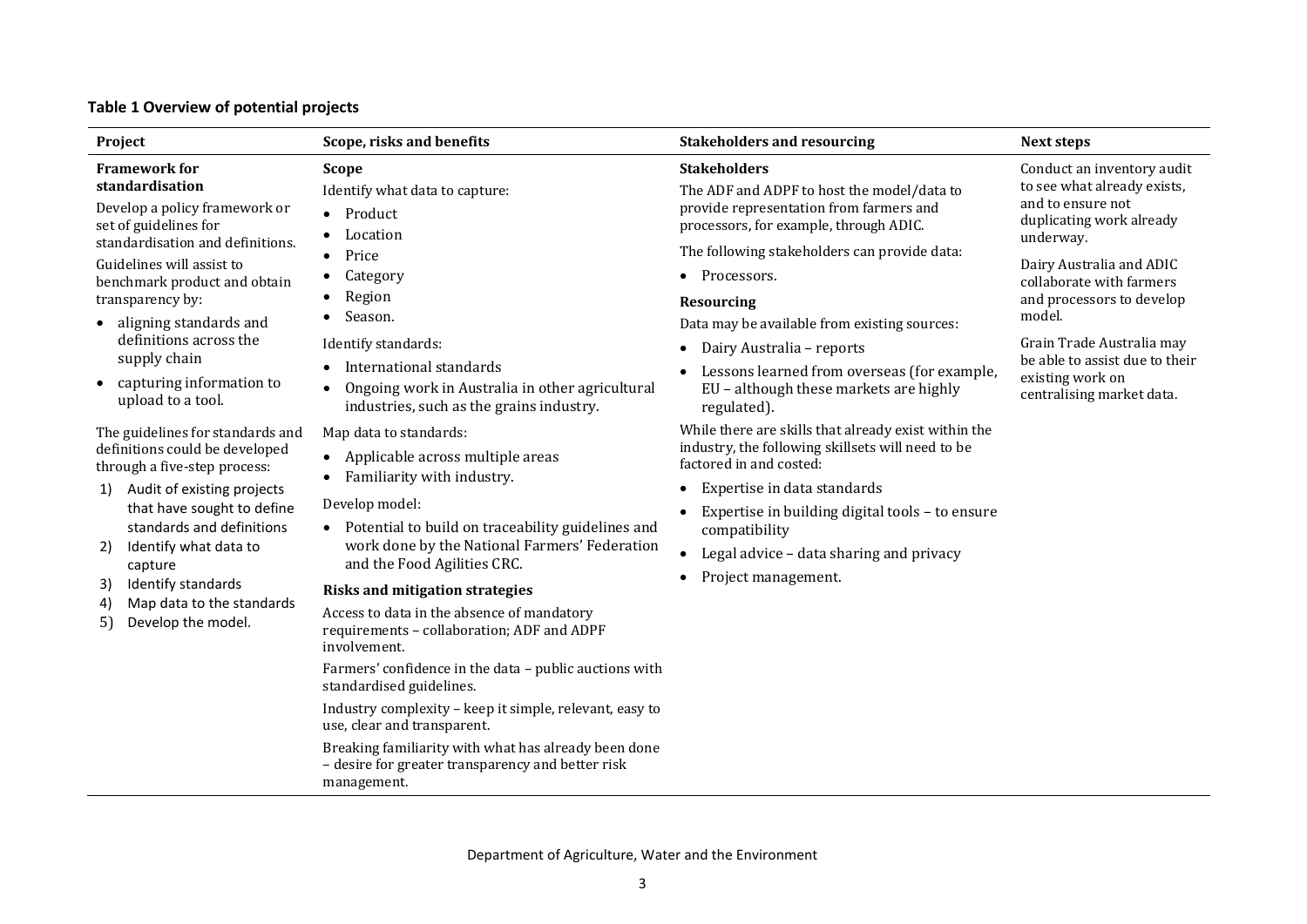| Project                                                                                                                                                                          | Scope, risks and benefits                                                                                                                                                                                                      | <b>Stakeholders and resourcing</b>                                                                                                                                                                                                                               | <b>Next steps</b>                                                                                                                                                                                                                                                                                                                                                               |  |
|----------------------------------------------------------------------------------------------------------------------------------------------------------------------------------|--------------------------------------------------------------------------------------------------------------------------------------------------------------------------------------------------------------------------------|------------------------------------------------------------------------------------------------------------------------------------------------------------------------------------------------------------------------------------------------------------------|---------------------------------------------------------------------------------------------------------------------------------------------------------------------------------------------------------------------------------------------------------------------------------------------------------------------------------------------------------------------------------|--|
| Optimise and enable digital<br>access to existing tools<br>Create a sustainable dairy                                                                                            | <b>Scope</b>                                                                                                                                                                                                                   | <b>Stakeholders</b>                                                                                                                                                                                                                                              | <b>Australian Dairy Farmers</b><br>and Australian Dairy<br>Products Federation to take<br>lead on developing a<br>proposal in<br>collaboration/consultation<br>with everyone who has a<br>tool.<br>It is important that<br>stakeholders share<br>information between<br>projects to see alignment.<br>Australian Dairy Industry<br>Council to drive and oversee<br>the project. |  |
|                                                                                                                                                                                  | A webpage with an explanation and links to different<br>tools:                                                                                                                                                                 | A working group/expert panel would be convened<br>to work on this project with:                                                                                                                                                                                  |                                                                                                                                                                                                                                                                                                                                                                                 |  |
| industry through:<br>• enabling the supply chain                                                                                                                                 | Australian Milk Price Index<br>$\bullet$<br>Milk Value Portal<br>$\bullet$                                                                                                                                                     | The Australian Dairy Industry Sustainability<br>$\bullet$<br>Framework to assist with scoping work                                                                                                                                                               |                                                                                                                                                                                                                                                                                                                                                                                 |  |
| easier access to price and<br>market information that<br>informs decision making<br>attracting investment into<br>$\bullet$<br>the industry by<br>demonstrating<br>transparency. | Milk2Market milk price calculator<br>$\bullet$                                                                                                                                                                                 | The Australian Dairy Industry Council, as the<br>$\bullet$<br>overarching peak body, to provide<br>overarching accountability for the project.<br>The industry supply chain stakeholders that can<br>contribute in some way through workshops or<br>surveys are: |                                                                                                                                                                                                                                                                                                                                                                                 |  |
|                                                                                                                                                                                  | Dairy Australia farm business calculator<br>$\bullet$<br>Australian Dairy Farmers traceability.                                                                                                                                |                                                                                                                                                                                                                                                                  |                                                                                                                                                                                                                                                                                                                                                                                 |  |
|                                                                                                                                                                                  | Optimise each tool with a clear purpose:<br>Complete a gap analysis of each tool                                                                                                                                               |                                                                                                                                                                                                                                                                  |                                                                                                                                                                                                                                                                                                                                                                                 |  |
|                                                                                                                                                                                  | Map out each tool in terms of what each one<br>does, what it needs to do, end-user, synergies<br>with other tools.                                                                                                             | Farmers<br>Processors<br>Traders                                                                                                                                                                                                                                 |                                                                                                                                                                                                                                                                                                                                                                                 |  |
|                                                                                                                                                                                  | <b>Risks and mitigation strategies</b><br>Data security (obtain data security advice).<br>Data provision - getting people on board (provide<br>clarity around the end-purpose; better decision<br>making across the industry). | Retailers<br>Consumers.                                                                                                                                                                                                                                          |                                                                                                                                                                                                                                                                                                                                                                                 |  |
|                                                                                                                                                                                  |                                                                                                                                                                                                                                | The government as an independent body could<br>potentially host the home page.                                                                                                                                                                                   |                                                                                                                                                                                                                                                                                                                                                                                 |  |
|                                                                                                                                                                                  |                                                                                                                                                                                                                                | <b>Resourcing</b>                                                                                                                                                                                                                                                |                                                                                                                                                                                                                                                                                                                                                                                 |  |
|                                                                                                                                                                                  | Defining what each pricing initiative is able to do<br>(make sure it is simple enough for all participants to<br>understand the purpose of each tool).<br>Credibility of data (cross-checking and validation<br>tools).        | Funding and resourcing (skills) will need to be<br>costed for:                                                                                                                                                                                                   |                                                                                                                                                                                                                                                                                                                                                                                 |  |
|                                                                                                                                                                                  |                                                                                                                                                                                                                                | • A desk audit/study of lessons learnt of<br>previous and current tools                                                                                                                                                                                          |                                                                                                                                                                                                                                                                                                                                                                                 |  |
|                                                                                                                                                                                  |                                                                                                                                                                                                                                | A survey of farmers and processors (and<br>$\bullet$<br>others) to better understand information<br>requirements                                                                                                                                                 |                                                                                                                                                                                                                                                                                                                                                                                 |  |
|                                                                                                                                                                                  |                                                                                                                                                                                                                                | Workshops to investigate optimising tools<br>$\bullet$                                                                                                                                                                                                           |                                                                                                                                                                                                                                                                                                                                                                                 |  |
|                                                                                                                                                                                  |                                                                                                                                                                                                                                | Hosting and maintaining the home page<br>$\bullet$                                                                                                                                                                                                               |                                                                                                                                                                                                                                                                                                                                                                                 |  |
|                                                                                                                                                                                  |                                                                                                                                                                                                                                | Project management resources (both in-<br>$\bullet$<br>house and external suppliers)                                                                                                                                                                             |                                                                                                                                                                                                                                                                                                                                                                                 |  |
|                                                                                                                                                                                  |                                                                                                                                                                                                                                | Legal advice (potential) for optimising or<br>$\bullet$                                                                                                                                                                                                          |                                                                                                                                                                                                                                                                                                                                                                                 |  |

- informing about the tools
- Data security advice (potential).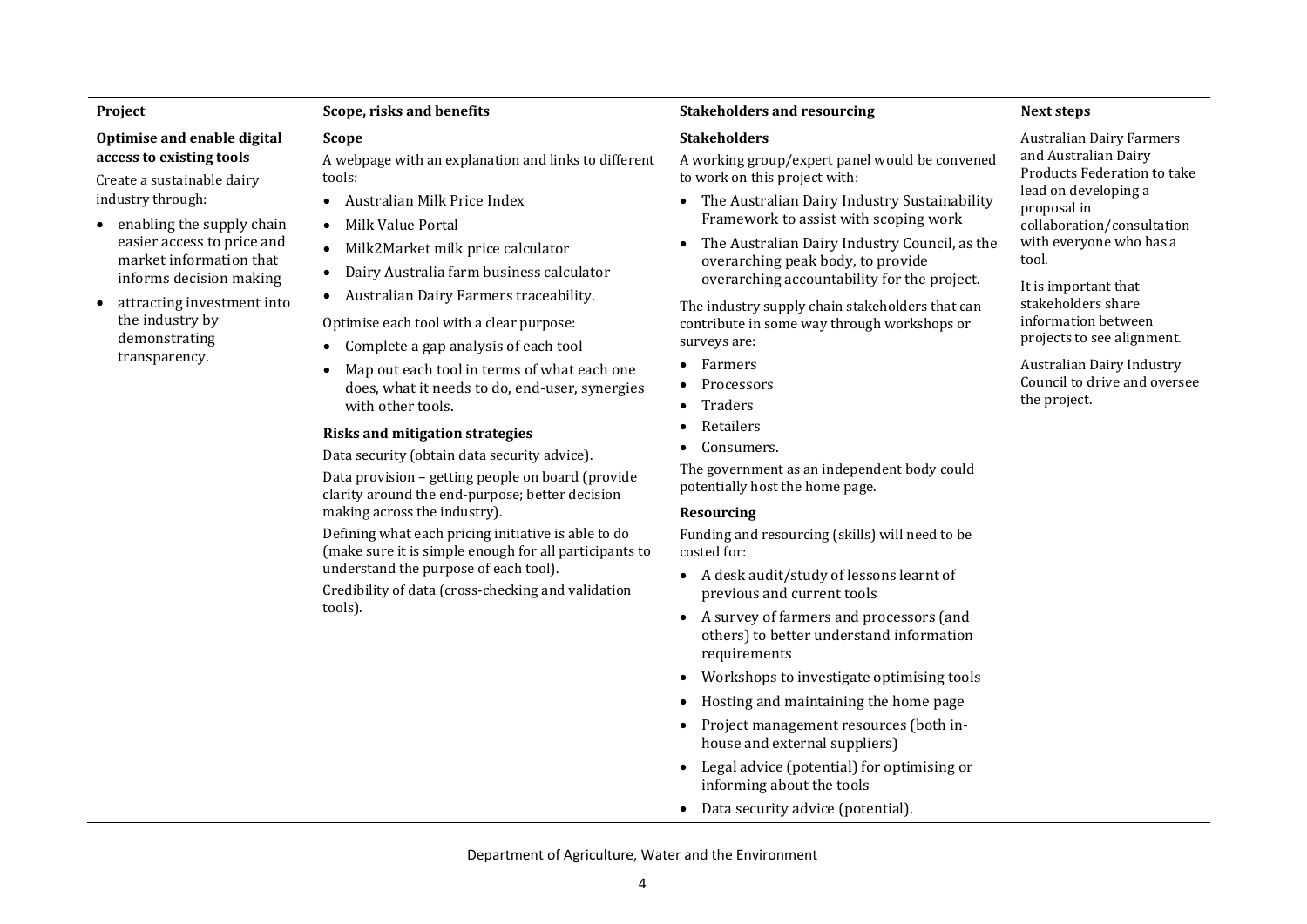| Project                                                                                                                                                                                                                                                                                                                                                                                                                                           | Scope, risks and benefits                                                                                                                                                                                                                                                                                                                                                                                                                                                                                                                                                                                                                                                                                                                                                                                                                                                                                                                                                                                                                                                                                                                                                                                                                                                                                                                | <b>Stakeholders and resourcing</b>                                                                                                                                                                                                                                                                                                                                                                                                                                                                                                                                                                                                                                                                                                                                                                                                                                                                                                                                                                                                                                                                             | <b>Next steps</b>                                                                                                                                                                                                                                                                                                                  |
|---------------------------------------------------------------------------------------------------------------------------------------------------------------------------------------------------------------------------------------------------------------------------------------------------------------------------------------------------------------------------------------------------------------------------------------------------|------------------------------------------------------------------------------------------------------------------------------------------------------------------------------------------------------------------------------------------------------------------------------------------------------------------------------------------------------------------------------------------------------------------------------------------------------------------------------------------------------------------------------------------------------------------------------------------------------------------------------------------------------------------------------------------------------------------------------------------------------------------------------------------------------------------------------------------------------------------------------------------------------------------------------------------------------------------------------------------------------------------------------------------------------------------------------------------------------------------------------------------------------------------------------------------------------------------------------------------------------------------------------------------------------------------------------------------|----------------------------------------------------------------------------------------------------------------------------------------------------------------------------------------------------------------------------------------------------------------------------------------------------------------------------------------------------------------------------------------------------------------------------------------------------------------------------------------------------------------------------------------------------------------------------------------------------------------------------------------------------------------------------------------------------------------------------------------------------------------------------------------------------------------------------------------------------------------------------------------------------------------------------------------------------------------------------------------------------------------------------------------------------------------------------------------------------------------|------------------------------------------------------------------------------------------------------------------------------------------------------------------------------------------------------------------------------------------------------------------------------------------------------------------------------------|
| <b>Education program</b>                                                                                                                                                                                                                                                                                                                                                                                                                          | <b>Scope</b>                                                                                                                                                                                                                                                                                                                                                                                                                                                                                                                                                                                                                                                                                                                                                                                                                                                                                                                                                                                                                                                                                                                                                                                                                                                                                                                             | <b>Stakeholders</b>                                                                                                                                                                                                                                                                                                                                                                                                                                                                                                                                                                                                                                                                                                                                                                                                                                                                                                                                                                                                                                                                                            | A working group to come                                                                                                                                                                                                                                                                                                            |
| The primary purpose is the<br>education of farmers - with<br>scope to broaden to processers -<br>in business fundamentals and to<br>improve technology literacy.<br>Given the communication<br>preferences of dairy farmers, the<br>education program would be<br>primarily delivered face-to-face.<br>The education campaign would<br>support the framework for<br>standardisation, and digital<br>access and optimisation of tools<br>projects. | The scope of a training campaign would include:<br>Business fundamentals courses delivered face-<br>to-face, with complementary online courses<br>Technology literacy courses<br>$\bullet$<br>Train the trainer opportunities<br>$\bullet$<br>Developing a framework for groups to deliver<br>$\bullet$<br>Creating a cooperative education channel.<br>$\bullet$<br>A survey would be required to determine a baseline<br>of knowledge and education needs, and enable<br>improvements to be measured over time.<br>The training also provides an opportunity for<br>networking and community sharing, noting that 85%<br>of dairy farmers prefer face-to-face communication.<br><b>Risks and mitigation strategies</b><br>Farmers commit to deliverables without<br>understanding the implications. For example, margin<br>management, supply challenges; messaging<br>inconsistent (quality of and consistent messaging to<br>farmers).<br>Won't capture everyone - lack of participation,<br>especially with travel involved. Need to have online<br>tools to compliment face-to-face training.<br>Under-resource the project - need to scope carefully.<br>Unable to conduct in-person training due to external<br>factors, such as COVID-19 or natural disaster. Need to<br>have online tools to compliment face-to-face training. | Australian Dairy Farmers and Australian Dairy<br>Products Federation to coordinate together to lead<br>the campaign.<br>Collaborate across the supply chain, including the<br>following stakeholders in communicating,<br>developing and/or delivering the training:<br>Dairy Australia<br>$\bullet$<br>Consultants<br>$\bullet$<br>Commonwealth and/or state governments<br>$\bullet$<br>Cooperatives<br>Retailers<br>$\bullet$<br>Primary audience - farmers<br>$\bullet$<br>Secondary audience - processors.<br>$\bullet$<br><b>Resourcing</b><br>Funding and resourcing (skills) will need to be<br>costed for:<br>Skills - training, online workshops, web<br>build, trainer for workshops, train the trainer<br>Website to host online material<br>$\bullet$<br>Development of a framework for a repeatable<br>$\bullet$<br>formula<br>Developing in-person and online learning<br>modules<br>• Financial advice.<br>The education campaign would leverage existing<br>programs to either build on or link to.<br>The campaign could also use established networks,<br>such as Dairy Australia's survey. | together and be clear on<br>what initiatives are to be<br>included in the training<br>package, including:<br>Scoping the detail of<br>$\bullet$<br>what is, or isn't<br>included in the package<br>Scope distribution of<br>$\bullet$<br>training through<br>current networks.<br>This would form phase 2 of<br>a broader project. |